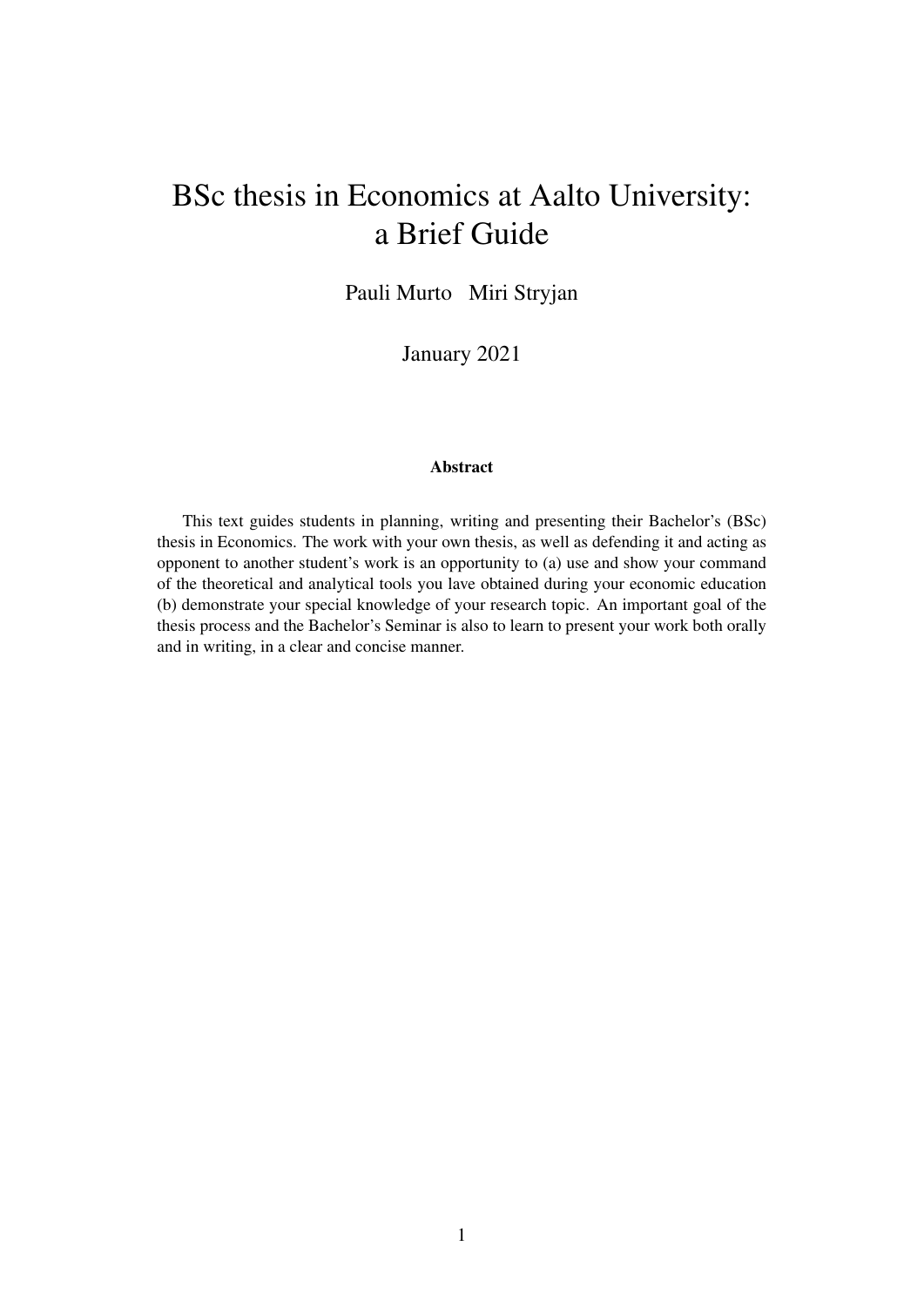# **Contents**

| 1                    |                                 | <b>Selecting the topic</b>                                     | $\mathbf{3}$            |
|----------------------|---------------------------------|----------------------------------------------------------------|-------------------------|
|                      | 1.1                             | Selecting a suitable topic for your thesis $\dots \dots \dots$ | 3                       |
| $\overline{2}$       | <b>Searching for literature</b> |                                                                | $\overline{\mathbf{3}}$ |
|                      | 2.1                             | Getting started: finding suitable literature                   | $\overline{3}$          |
|                      | 2.2                             |                                                                | 5                       |
| $\mathbf{3}$         |                                 | <b>Preparing and presenting your research plan</b>             | 6                       |
|                      | 3.1                             |                                                                | 6                       |
|                      | 3.2                             |                                                                | $\overline{7}$          |
| $\blacktriangleleft$ |                                 | <b>Structure of the thesis</b>                                 | 7                       |
|                      | 4.1                             |                                                                | 8                       |
|                      | 4.2                             |                                                                | 8                       |
|                      | 4.3                             |                                                                | 8                       |
|                      |                                 | Alternative 1. Literature review<br>4.3.1                      | 9                       |
|                      |                                 | Alternative 2: Empirical research study with data<br>4.3.2     | 12                      |
| 5                    | <b>Manner of presentation</b>   |                                                                | 14                      |
|                      | 5.1                             |                                                                | 14                      |
|                      | 5.2                             | References                                                     | 15                      |
|                      |                                 | 5.2.1                                                          | 16                      |
|                      | 5.3                             |                                                                | 16                      |
|                      | 5.4                             |                                                                | 16                      |
| 6                    |                                 | Oral presentation of final draft and opposition by students    | 17                      |
|                      | 6.1                             |                                                                | 17                      |
|                      | 6.2                             |                                                                | 17                      |
|                      | 6.3                             |                                                                | 18                      |
| 7                    |                                 | <b>Thesis submission</b>                                       | 19                      |
| 8                    |                                 | <b>Bibliography</b>                                            | 19                      |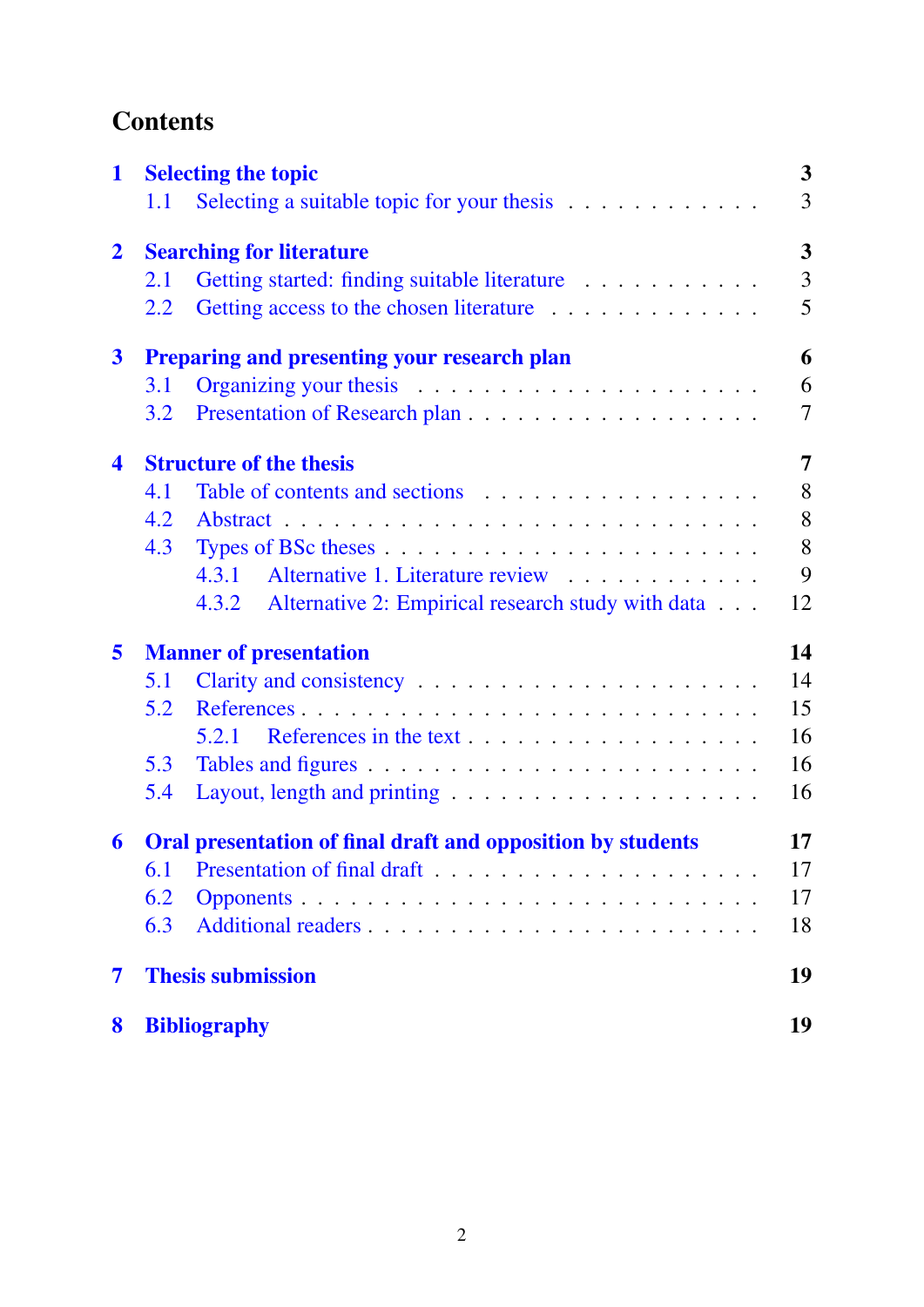# <span id="page-2-0"></span>1 Selecting the topic

# <span id="page-2-1"></span>1.1 Selecting a suitable topic for your thesis

A Bachelor's thesis does not need to contain new scientific results. In most cases, such a thesis is a literature review. A thesis can consist of a clear and thorough discussion and critical evaluation of an already examined topic and existing theories (often just one), that you then place into a broader context. A thesis can also be a systematic review of previous empirical research on your chosen topic. It is possible and encouraged to undertake a small-scale empirical or theoretical work of your own in your BSc thesis, but this is by no means a requirement.

You should base your topic selection on the foundation you already possess, that is themes of the Economics courses you have already taken before the Seminar starts. It is highly recommended to choose a topic that you are truly interested in, so that the writing does not turn into a repulsive and forced task. The topic is agreed during the first meetings.

Ideas for topics can be drawn for example from academic journals, but inspiration can also be found in daily newspapers and current events. You can also turn to the professor in charge at the beginning of the seminar. Economic policy portals, webpages and researcher blogs can be another place to get started. Portals such as  $https://voxeu.org/$  and  $https:$ [//voxdev.org/](https://voxdev.org/) presents recent economics research to broader audiences. Browsing these sites can be a good way to find both interesting topics studied by economists and some first references to relevant academic literature.

A good thesis topic is a specific "problem", that your thesis address, for example a question that your thesis then gives an answer to. An important aspect of specifying the thesis topic is to define the question in a sufficiently narrow way. Broader topics are more difficult to write about in a satisfying manner, as you then need to familiarize yourself with a vast amount of literature and a number of theories to be able to address your research question well.

# <span id="page-2-2"></span>2 Searching for literature

# <span id="page-2-3"></span>2.1 Getting started: finding suitable literature

When you have found a suitable topic, the next step is to get familiarized with previous literature. Because there is a huge supply of available literature, you need to choose with care the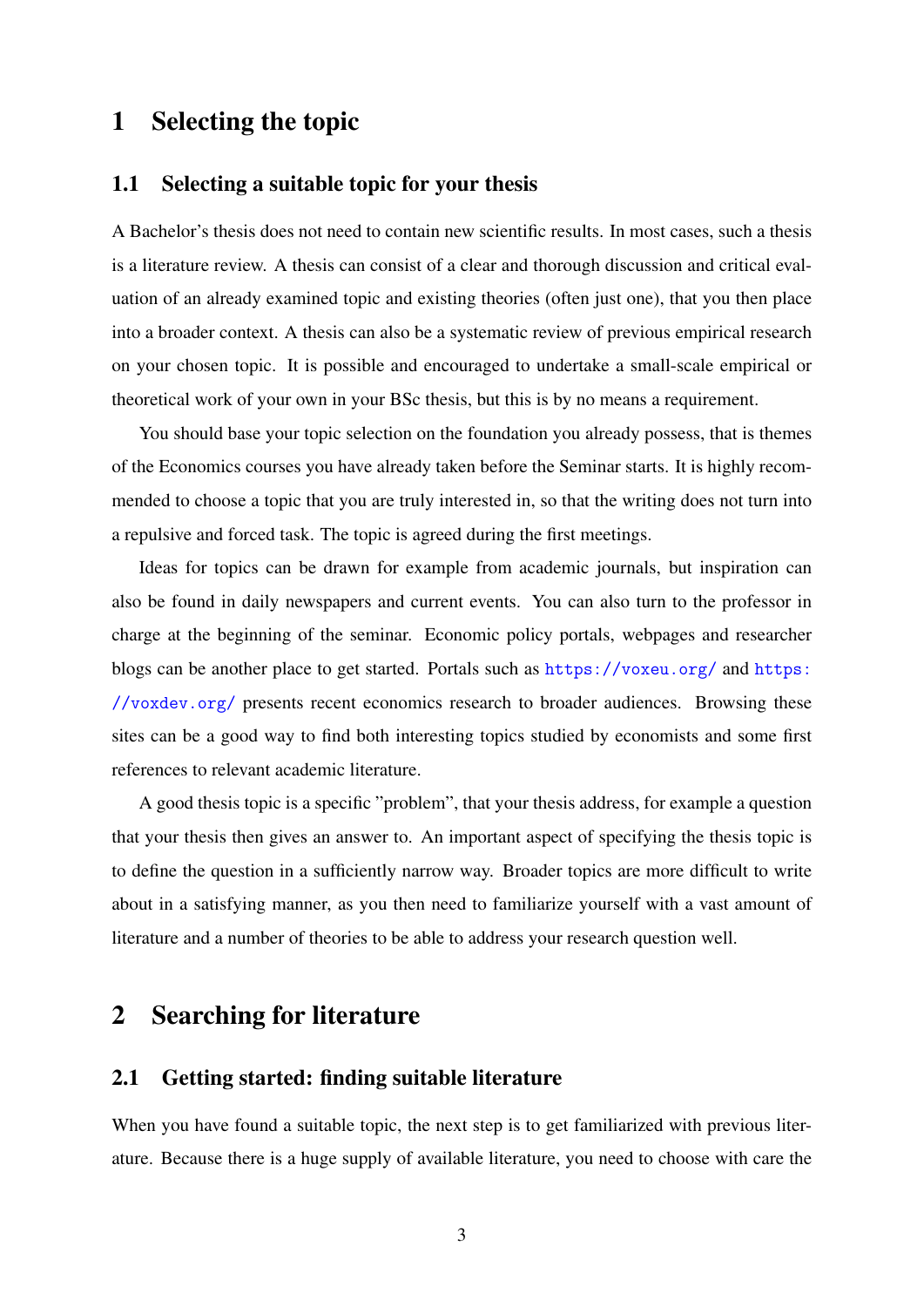ones you will read. Here are some suggestions of how to start.

- Look for information on your topic in course text books. They also include references to original publications on the topics and models they discuss. One thing to keep in mind if using this approach is not to rely only on very old textbooks.
- Search for literature using Google Scholar or library databases in the digital campus library. The problem is often that references are plenty, sometimes even to excess. For example searching for the term "deposit insurance" in EBSCO Business Source gives you more than 10,000 hits, from which you should be able to pick the most important ones, and the ones that are related to economics research rather than other disciplines. It is hard to figure out the top references. If you restrict the search to scholarly journals, the amount of references drops considerably (1,429 references). You then need to focus on articles published in Economics journals. In the jstor database you can also search for Economics journals.

A way of narrowing down your topic to economics papers is to search in Google scholar for keywords that include both your topic and some theoretical concept or empirical strategy used in economics/econometrics.

- From databases SSRN Social Science research network and NBER National Bureau of Economic Research you can browse through and print the newest working papers, and you can also search for keywords.
- You can also utilize so called review papers related to your topic. These are academic papers that summarize the most important research during the last couple of decades on a given topic. These articles often have the words "review" or "survey" appearing in the title or abstract, or have very general names. Some examples:

Shleifer, Andrei, and Robert W. Vishny. "A survey of corporate governance." The journal of finance 52, no. 2 (1997): 737-783.

Frederick, Shane, George Loewenstein, and Ted O'donoghue. "Time discounting and time preference: A critical review." Journal of economic literature 40, no. 2 (2002): 351-401.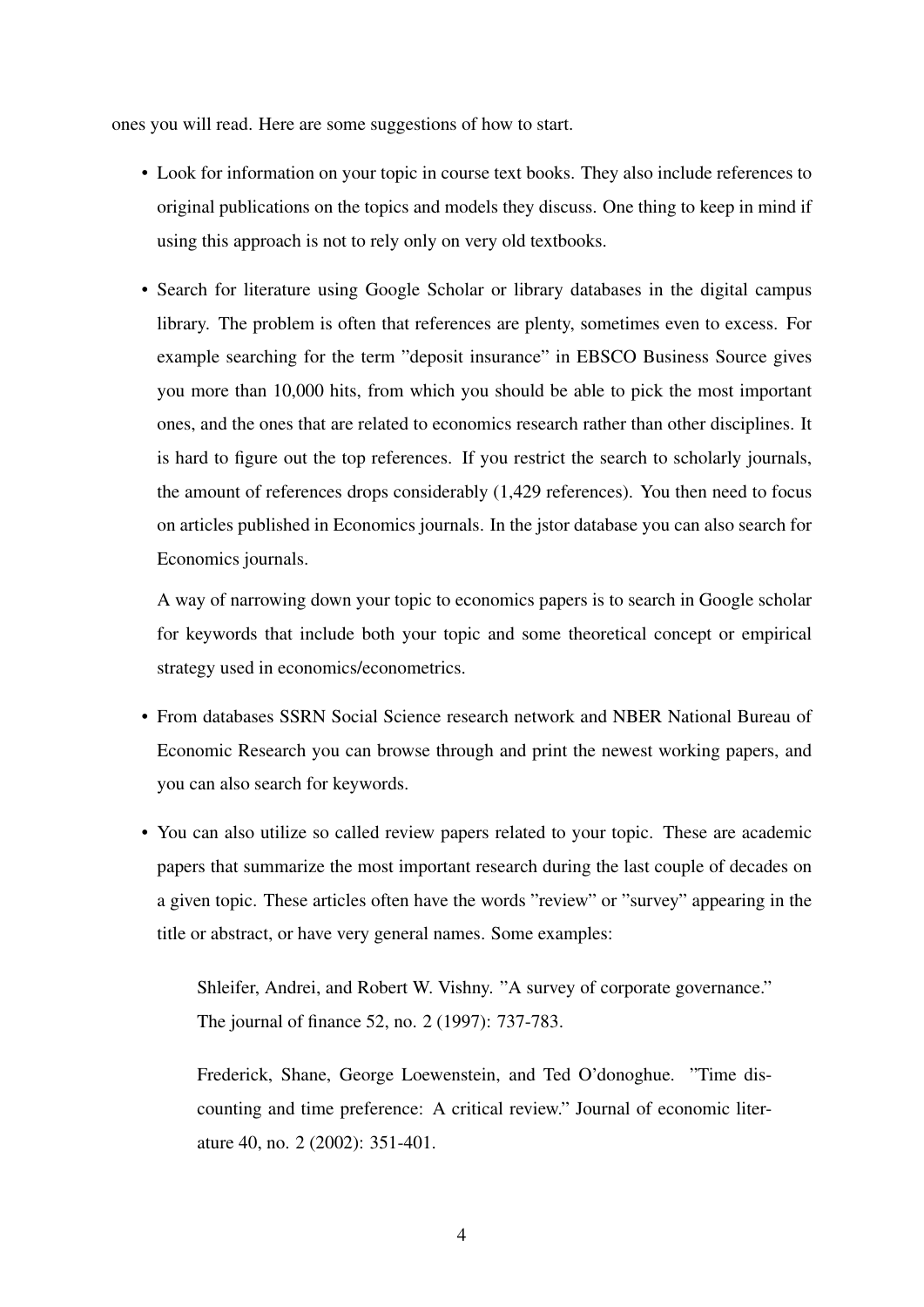DellaVigna, Stefano. "Psychology and economics: Evidence from the field." Journal of Economic literature 47, no. 2 (2009): 315-72.

Olken, Benjamin A., and Rohini Pande. "Corruption in developing countries." Annu. Rev. Econ. 4, no. 1 (2012): 479-509.

One important journal that publishes surveys on economic research is Journal of Economic Literature, but surveys are also being published in many other journals. Journal of Economic Perspectives publishes researchers' views on topical themes. Often these articles offer a good review of the theme.

• Ask for appropriate literature from the professor in charge of the Seminar and from the external advisor that you will be assigned in the first weeks of the course. You can also look among the academic staff of our department for a suitable person that is in acquaintance with your topic. You can send an email to or go and see that person during office hours and inquire for apt literature. In most cases this is how you will acquire all the literature you need to get started. This procedure can also help you narrow in on your specific thesis topic.

One way of finding out the most relevant articles is the following: look for the 10-15 newest articles on your topic that are published in economics journals and/or written by economists, and read the introduction chapters in those. Pay attention to the cited references; if five of those introduction chapters cite article Y, you should also search that one and read it. So you should aim to include those articles that are being cited most often. Number of citations is a good way to know if a given article is important, but it is not a sure method, since newer articles will have fewer citations only because they are new.

# <span id="page-4-0"></span>2.2 Getting access to the chosen literature

After you have managed to pin down some important articles, you have to get access to the full texts. If you cannot print the article straight from the database, you have to search for it yourself. There are different possibilities for that.

1. Use Google Scholar to search for the name of the article and/or that of the author(s). Most of the articles can be found this way. Also here, you will often find earlier "working paper" versions of the published paper. Try to find the latest version possible.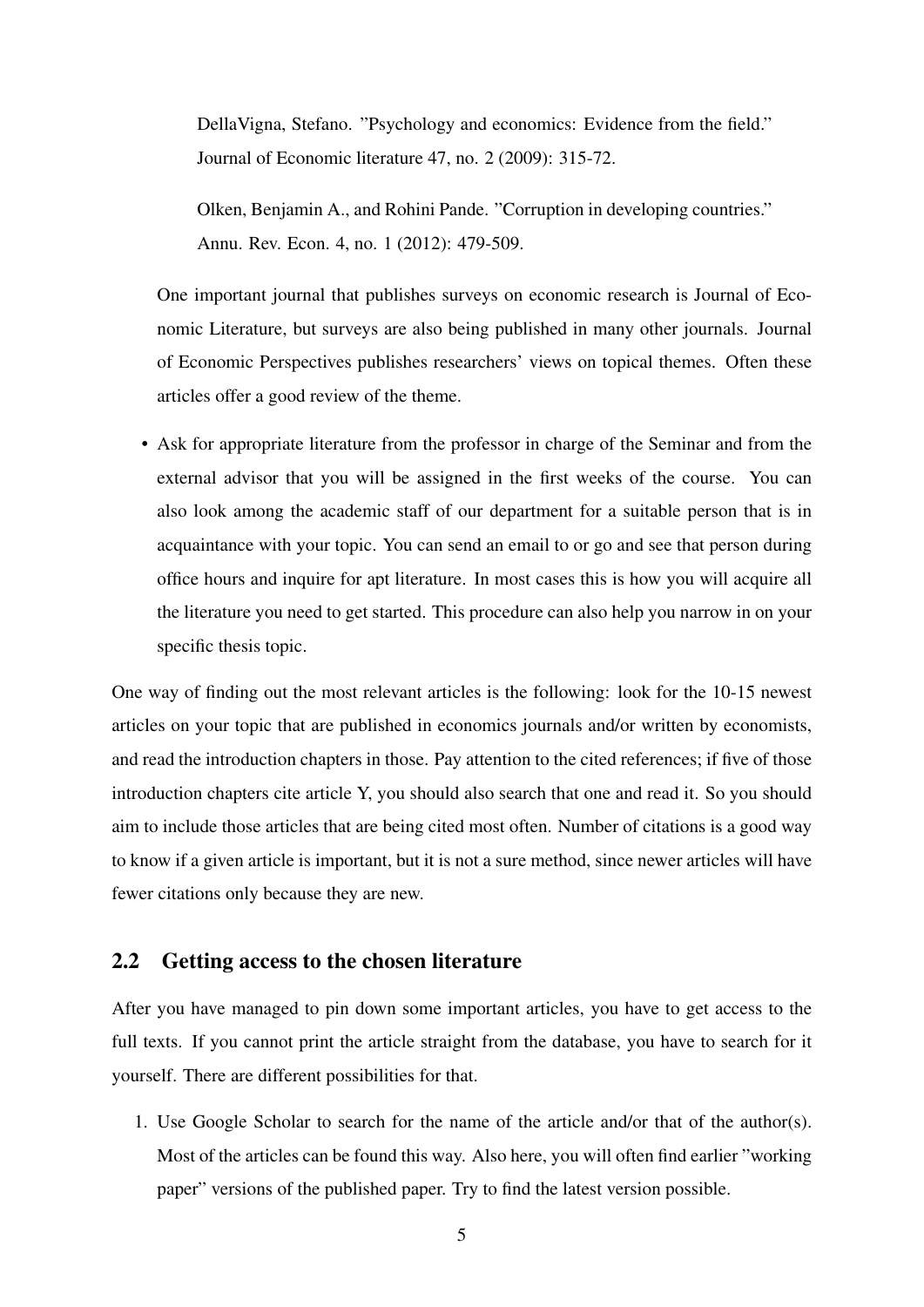- 2. When it is an article from a scholarly journal, you can also start by searching the journal's homepage. From there, articles are often available for printing, if you have a license. Through the Aalto University digital campus library you can get licensed access to most of them.
- 3. If you are unable to access the article this way, it can be a good idea, especially for newer articles (past 10 years) to check the webpages of the authors of the paper. There you will often find links to earlier versions of the same paper, that are available for free.
- 4. If the article it is a publication of some organization (for example the IMF, World Bank, OECD, ILO) you should search the homepage of that organization, look for "publications" or "reports" and search for the article in question.
- 5. Look for the article or its earlier version in databases Econlit, Proquest, EBSCO, SSRN, NBER, JSTOR.
- 6. For books, you may search for LINDA database for the library where the book can be located, or you can contact Aalto Learning Center for help on this.
- 7. Usually the seminar program includes an information retrieval session by Aalto Learning Center, where you get more information on how to access literature.

# <span id="page-5-0"></span>3 Preparing and presenting your research plan

# <span id="page-5-1"></span>3.1 Organizing your thesis

Bachelor's Theses in Economics at Aalto University are typically literature reviews. In order to get the highest grade, no scientific contribution of your own is required. The main emphasis in grading Theses is on the clarity of the presentation and your ability to perceive and discuss different aspects of the problem you study. Organizing your thesis is important for the clarity of your research and you should start thinking about the structure of your work early on. You should sketch a preliminary structure already when you define your research question. At first the structuring is very crude, but gets more detailed as you proceed with your writing. The lucidity of the structure is essential and crucial for the success of your thesis, albeit it is often also the most difficult part. Comments you get from your opponent, fellow students, and the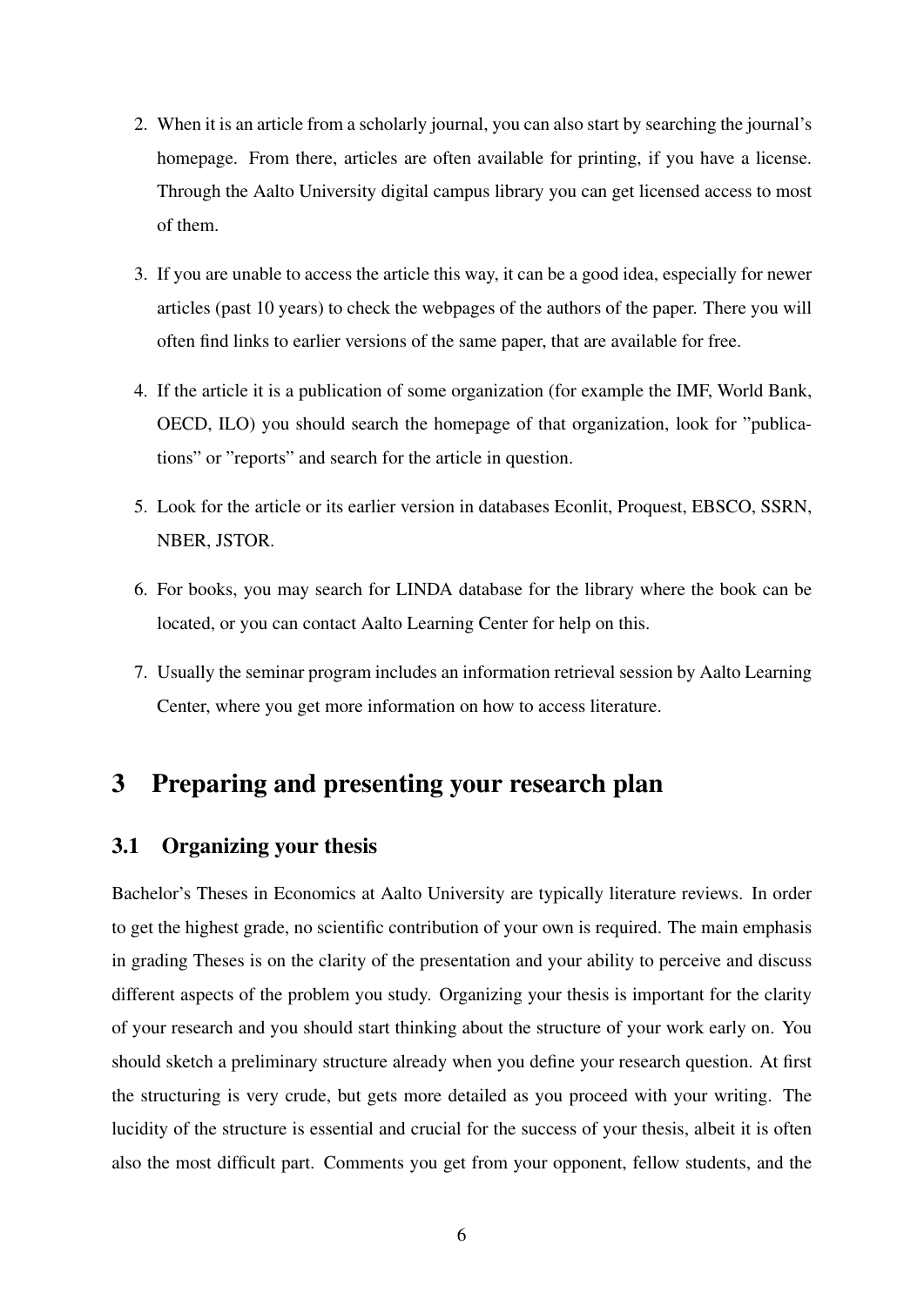professor in charge during the classroom presentations and on your final draft can help you tremendously.

# <span id="page-6-0"></span>3.2 Presentation of Research plan

Your first task in the Bachelor's thesis seminar is to write down and present your research plan in a classroom meeting. The idea of this step is to help you get started with the writing as well as to make certain that you are on the "right track" with your work and there are no insurmountable problems. A research plan consist of a 2 pages written report and a 5 minutes presentation with slides. The following are components of a good research plan presentation.

- Presentation of the topic clear enough so that all seminar participants can follow
- Justification of the topic's importance, and the relevance for studying it in economics
- The precise research question and its importance
- A couple of literature references. What is already known about the topic? Are you sure you will find enough literature?
- The type of study that you plan to carry out: literature review? empirical work? (if empirical, using what data and methodology?)
- (Anticipated results)

The research plan should be written with line spacing 1.5, with usual margins. The cover page must include the working title of the thesis, your name, email address, date and the text "Bachelor's Seminar".

# <span id="page-6-1"></span>4 Structure of the thesis

The structure of the Bachelor's thesis is practically the same as in any other article in a scientific journal. The structure does differ a little depending on if the thesis is a literature review or if it includes data analysis. This is discussed below in subsections [4.3.](#page-7-2) All theses should begin with a Table of content and an Abstract.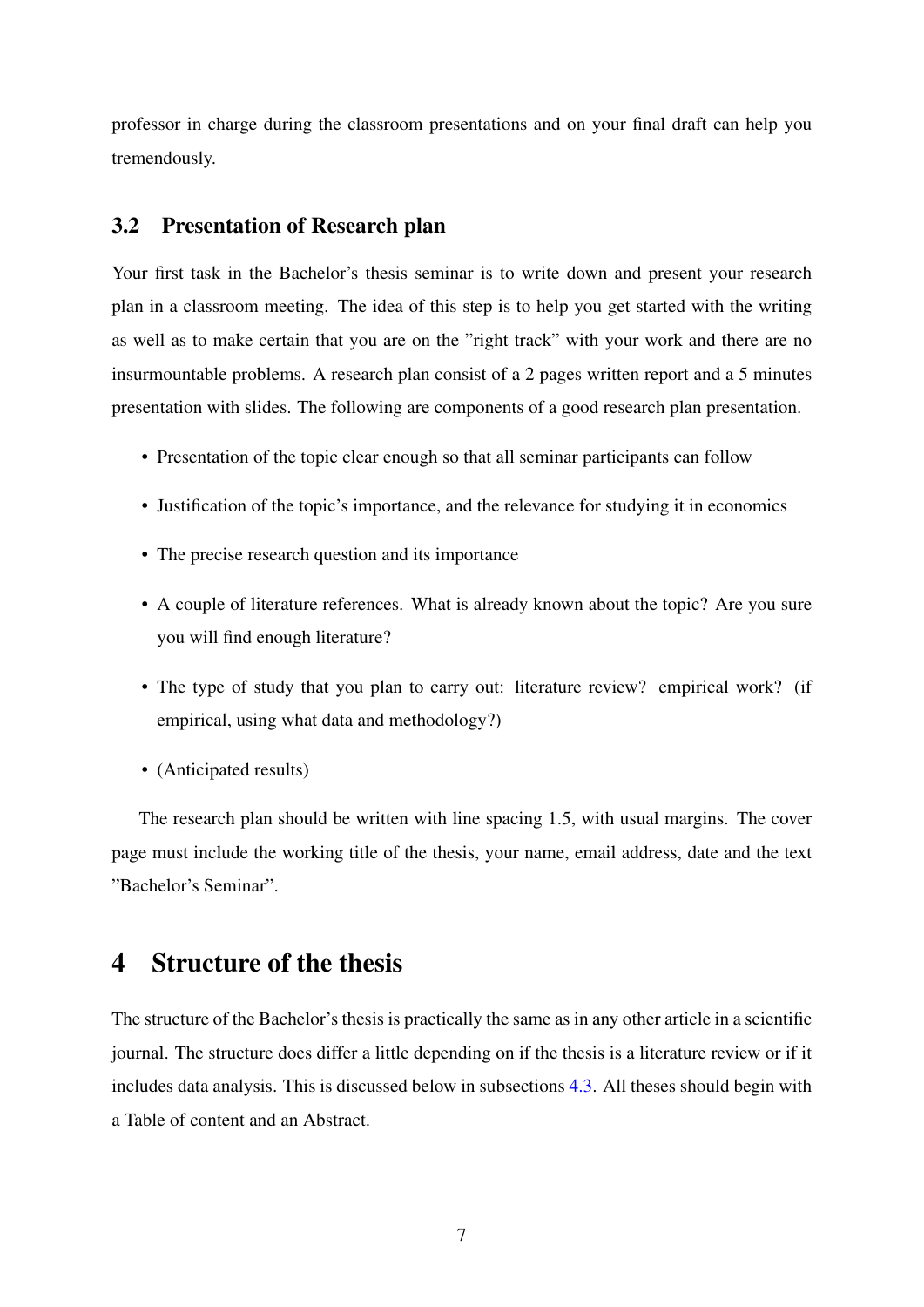# <span id="page-7-0"></span>4.1 Table of contents and sections

You must have a table of contents in your thesis, where you present all chapter and section titles with page number references. Structure the sections and headlines so that it is easy for the reader to get an idea of the content and structure of your work. To use a couple of sub-sections can facilitate the reading considerably. Equivalent parts of the work should have approximately equivalent "status" in terms of being either a main section or a sub-section.

# <span id="page-7-1"></span>4.2 Abstract

The abstract should be written last. It gives a short review (10 to 15 lines) of the research question and key results. Often it is also stated what type of research it is - literature review, empirical work, or theoretical model. Below you can find as an example the abstract from Holmström and Tirole (1997)

We study an incentive model of financial intermediation in which firms as well as intermediaries are capital constrained. We analyze how the distribution of wealth across firms, intermediaries, and uninformed investors affects investment, interest rates, and the intensity of monitoring. We show that all forms of capital tightening (a credit crunch, a collateral squeeze, or a savings squeeze) hit poorly capitalized firms the hardest, but that interest rate effects and the intensity of monitoring will depend on relative changes in the various components of capital. The predictions of the model are broadly consistent with the lending patterns observed during the recent financial crises.

As you can see, first the authors tell the reader that it is a theoretical model they aim to build. The first two sentences introduce the reader to the research problem they want to address. The introduction proceeds from a more generic picture (bank model) to a more and more elaborate description of the research question. The third sentence presents the key results. The last sentence endorses the fact that results are in line with reality.

## <span id="page-7-2"></span>4.3 Types of BSc theses

Generally, students can choose between writing a Literature review or writing an empirical research thesis with data. In this section, the layout of these types of theses will be discussed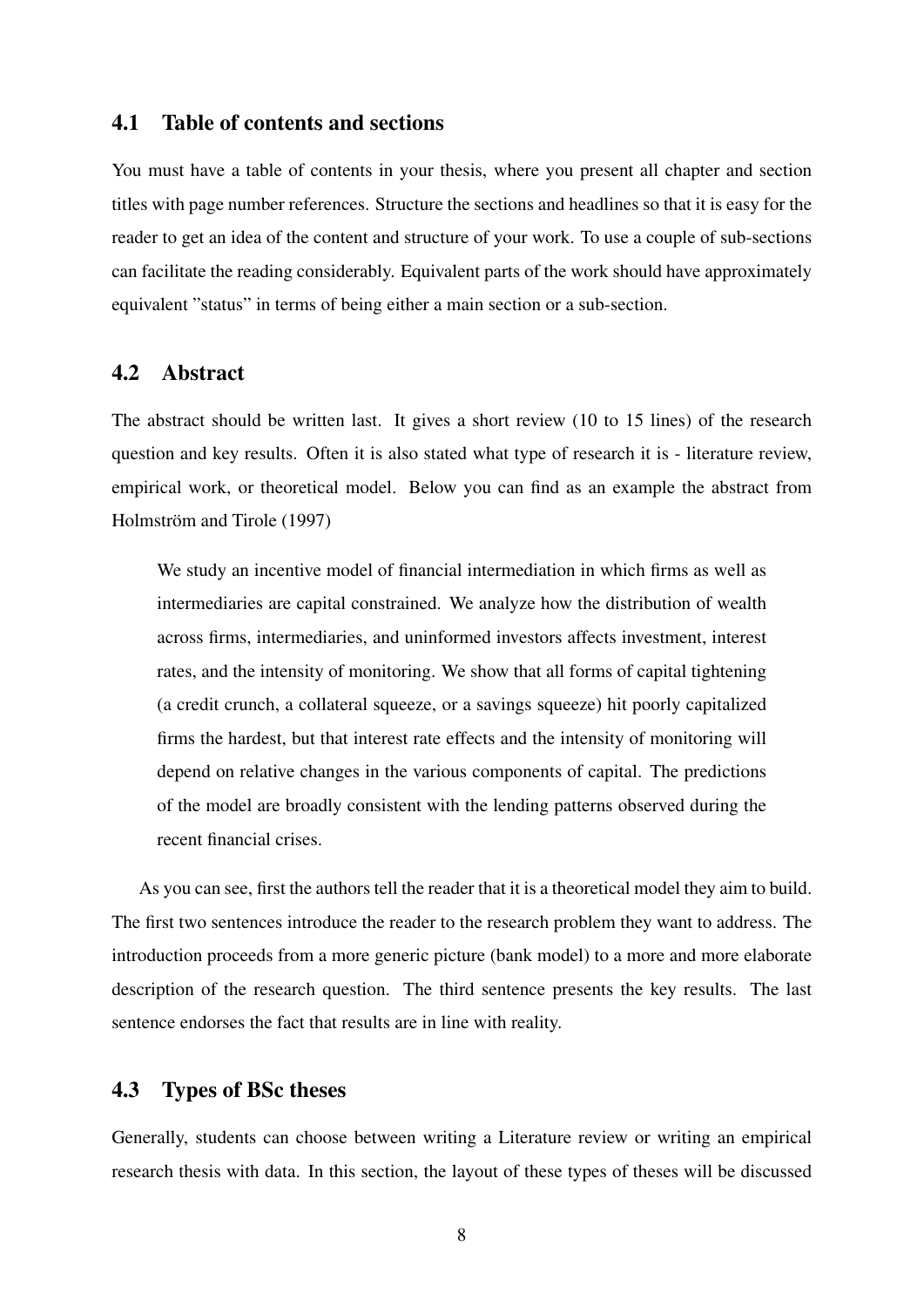in some detail. It is also possible to do a "hybrid" between these two options: a thesis can be mainly a literature review but also include some data exercise.

#### <span id="page-8-0"></span>4.3.1 Alternative 1. Literature review

Choose a question that you are interested in studying, and write the theses based on existing research papers (mainly in economics) relating to this question. Below follow some guidelines for how to write in a clear manner, and how to discuss papers that you use in the literature review.

In a Literature review thesis, the exact sections of the thesis will depend on the topic, but the thesis will always have the following parts after the Abstract: (i) Introduction, (ii) content sections where you discuss and summarize different parts of the relevant literature (iii) Conclusion. In addition, there are some optional sections:

- after the Introduction, theses and articles in economics often include a theoretical or "conceptual" framework, where the research question is related to one or a few theoretical models from economics, and sometimes hypotheses are outlined.
- after the Introduction, theses and articles in economics sometimes include a section called "context" or "background" or "institutional background" that explains the specific setting to the reader. For example, a thesis about school choice in Finland could, after the introduction, have an explanatory section about the Finnish school system and at what levels school choice occurs.
- It is also common to have a separate "Discussion" section before the "Conclusion".

Below follow more detailed instructions for the "necessary" sections of a literature review thesis:

### Introduction

*Note: the question you want to answer in your thesis should be clearly outlined already early in the introduction.* In this section, you should:

1. Motivate the topic and question: Explain why this is an important/interesting question to study, both for society in general and for economists in particular.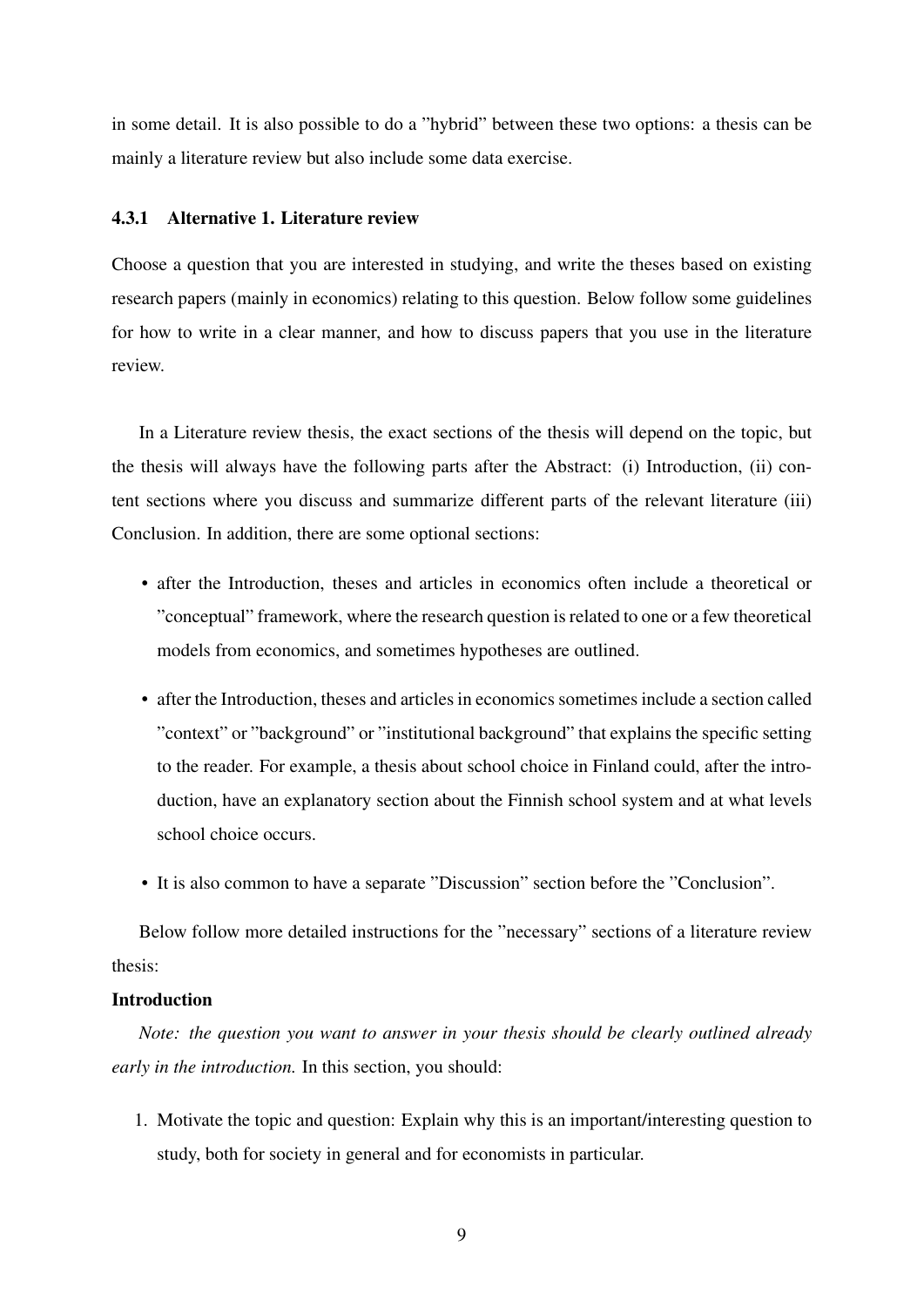- To make the connection to economics, you can for example refer to theoretical models or standard assumptions in economics that you learned in the basic courses or other courses, and that have something to say about the question you want to study in your thesis.
- Also motivate the study of this question in more general terms: why does the question matter for the welfare of people? Why/how is it relevant for policy? Here you can use both academic literature and quotes from media such as newspapers, statements from policy makers, etc.
- 2. In the introduction, it is often a good idea to discuss briefly the main challenges for answering your question. If existing research studies "disagree" with respect to the question you study, or if there is not yet a good model to describe the question you study, why is that? For empirical questions, some candidates might be: there is a difficulty related to isolating causality of relations between variables or lack of access to useful data to study this question. For theoretical work: the thesis may discuss a new area where few models have so far been built to explain, or several models exist but they differ in their assumptions and lead us to different predictions about the same question.
- 3. Provide a brief overview of the material that will be covered in the thesis in the introduction, stretching for about one page. Here you should give a brief overview of what aspects of the question your literature review will cover (perhaps these aspects will each be a section of the "content sections" part of the thesis) and also, briefly discuss your findings.
- 4. Finally, often the introduction concludes by providing a "road map" to the rest of the thesis, stating in one sentence for each section what the reader will find in each of the sections.

#### Content sections

This is the main part of the thesis, and consists in sections where you discuss and summarize different areas of the literature that will help you answer your question.

1. Start each section with a few lines explaining to the reader what you will do in this section and why (how does the section contribute to answering your overall question in the thesis).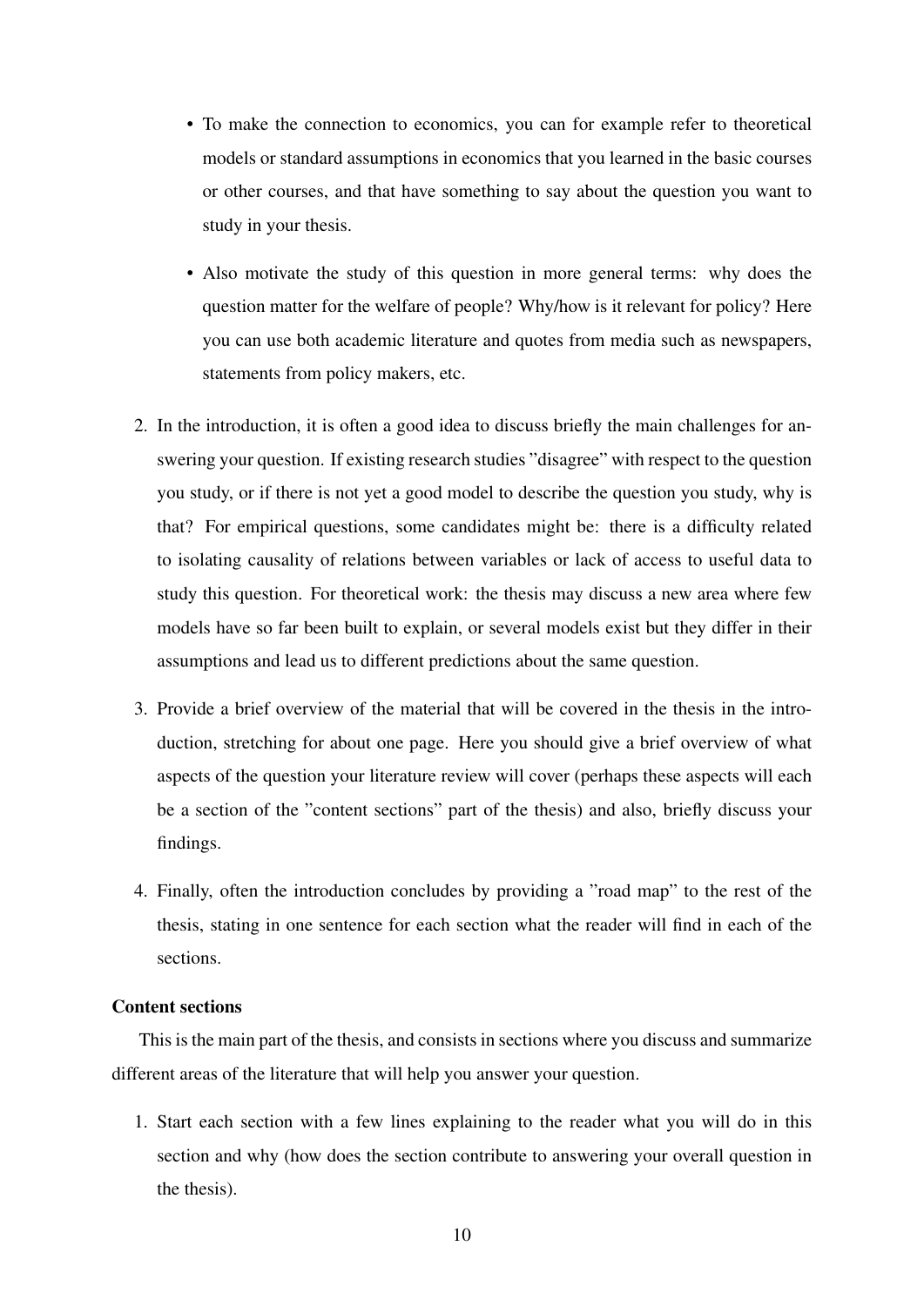- 2. For the empirical papers that you discuss in your thesis, rather than only reporting what their results are and stating that "different studies find different results", in a literature review, it is important to create a systematic overview of the literature in a specific area. This means outlining *why* the results from previous studies differ (if they do). For each empirical paper that you discuss, think about the following aspects and include some of them in your discussion, as they may affect the results of the given study:
	- What is the research question asked in this particular paper, and the setting?
	- What are the main challenges for answering the research question (such as challenges in isolating a causal effect or in finding suitable useful data)? In what way, and how well, does the paper address these challenges?
	- What is the external validity of the papers, according to you?
	- What are some drawbacks of the method used in the paper (small sample? problems with the data? Self-selected sample? Low external validity? etc.)
- 3. For theoretical papers that you discuss in your thesis, it is important that you explain clearly the logic of the models and demonstrate that you have understood the main arguments. Whenever you present equations, be sure that you and the reader can understand them properly. Never just copy-paste equations from the original source without explaining them properly - often it is better to describe the logic of the model verbally. In some cases a thesis can be mainly based on a handful of theoretical papers (sometimes even one key paper), and then the presentation of the theoretical model(s) is a key contribution in your thesis. In such a case it is important that you present the model(s) carefully so that the reader can follow without consulting the original source.
- 4. Throughout the "content sections", conclude each section with a short discussion about how the literature that you have discussed in the section helps us getting closer to the answer of your question, and what is still missing.

### Conclusion

Final discussion that connects the results back to your research question, and also can discuss more "big picture" questions that are connected to your conclusions from your thesis, and propose new research questions.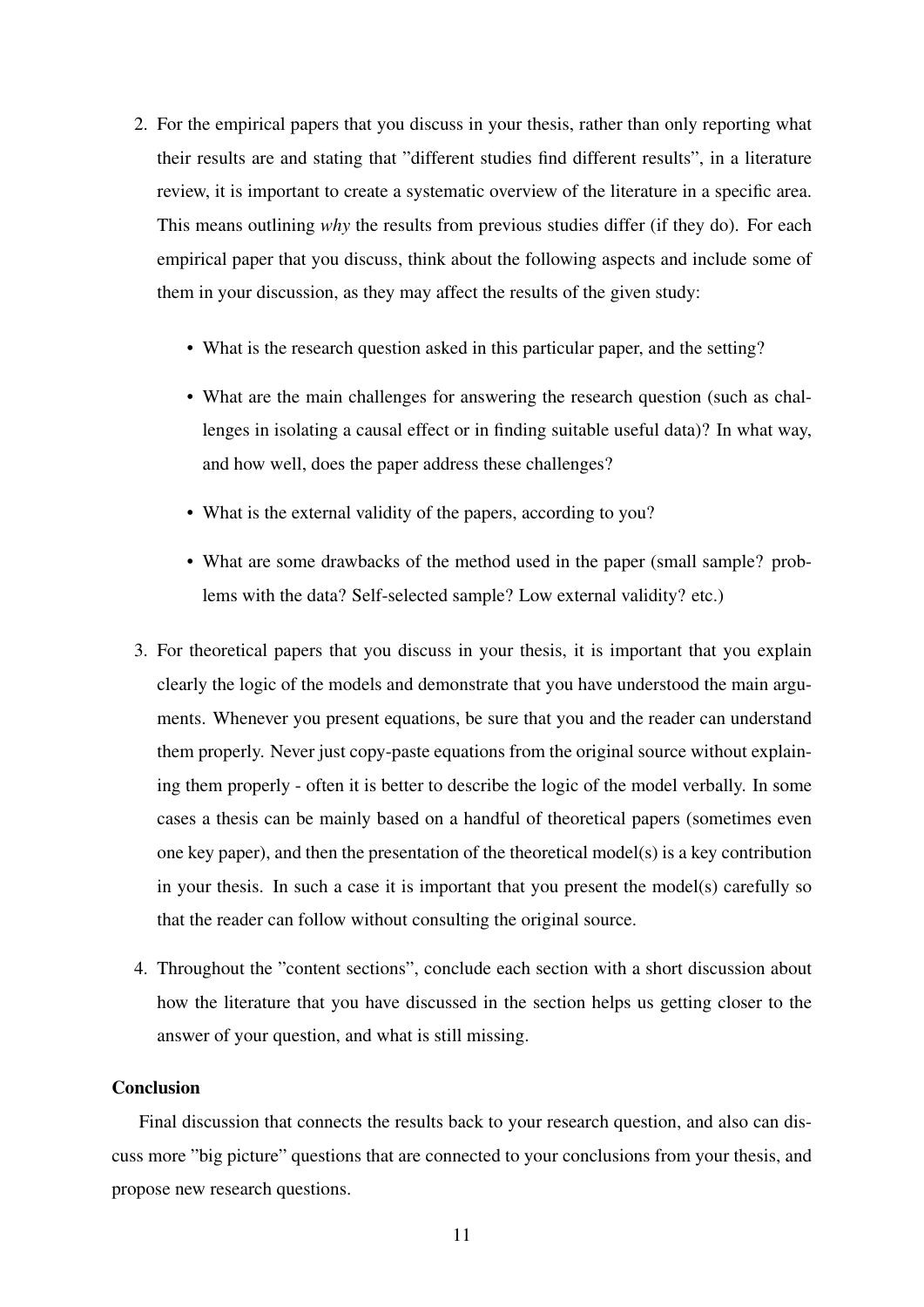#### <span id="page-11-0"></span>4.3.2 Alternative 2: Empirical research study with data

This is an unusual choice at the BSc level, but possible. An empirical study can be based on secondary data (data already collected and available for free), or on data that you collect yourselves. The guidelines in section [4.3.2](#page-11-0) can also be useful for students writing a thesis that is mainly a literature review but also contains a small data exercise.

The exact sections of an empirical thesis will depend on the topic, but an empirical research thesis will always have the following parts after the Abstract: (i) Introduction, (ii) Data (iii) Empirical strategy (iv) Results (v) Conclusion

In addition, there are some optional sections:

- A brief literature review of the academic literature most relevant for your question is necessary also in an empirical thesis, but it can be part of the introduction. If you prefer, you can also make it a separate section after the introduction.
- after the Introduction and literature review, theses and articles in economics often include a theoretical or "conceptual" framework, where the research question is related to one or a few theoretical models from economics, and sometimes hypotheses are outlined.
- after the Introduction and literature review, theses and articles in economics sometimes include a section called "context" or "background" or "institutional background" that explains the specific setting to the reader. For example, a thesis about school choice in Finland could, after the introduction, have an explanatory section about the Finnish school system and at what levels school choice occurs.
- It is also common to have a separate "Discussion" section before the "Conclusion".

Below follow more detailed instructions for the "necessary" sections of an empirical research thesis.

Introduction *Note: the question you want to answer in your thesis should be clearly outlined already early in the introduction.* In this section, you should:

1. Motivate the topic and question: Explain why this is an important/interesting question to study, both for society in general and for economists in particular.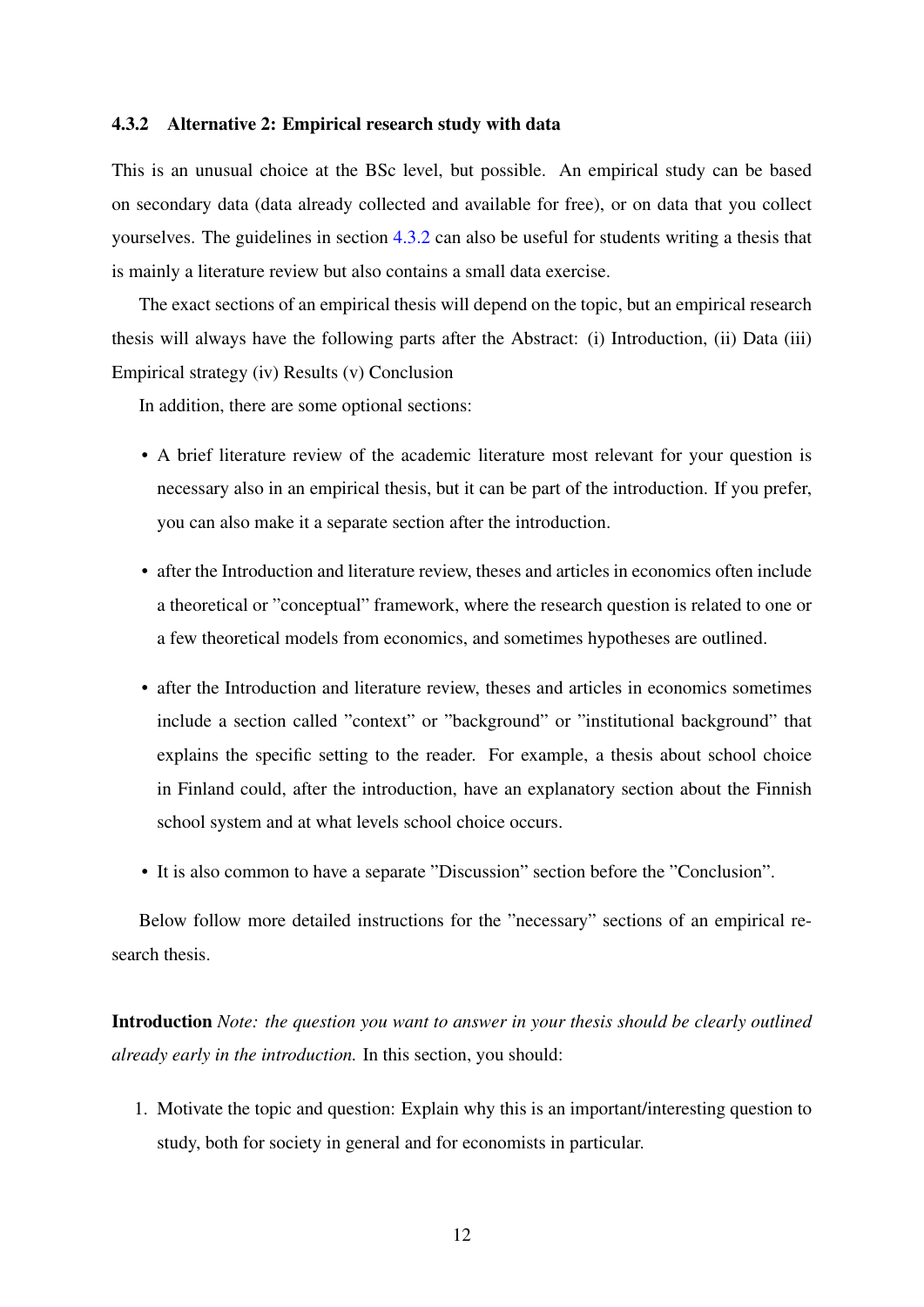- To make the connection to economics, you can for example refer to theoretical models or standard assumptions in economics that you learned in the basic courses or other courses, and that have something to say about the question you want to study in your thesis.
- Also motivate the study of this question in more general terms: why does the question matter for the welfare of people? Why/how is it relevant for policy? Here you can use both academic literature and quotes from media such as newspapers, statements from policy makers, etc.
- 2. In the introduction, it is also a good idea to discuss briefly the main challenges for answering this question. For empirical questions some candidates might be: a difficulty related to isolating causality of relations between variables or lack of access to useful data to study this question. Also, connect this to YOUR thesis: how do you address these challenges? (for example, related to isolating causality of relations between variables or access to useful data?) and how does your thesis add to related, already existing work.
- 3. Provide a brief overview of the material that will be covered in the thesis in the introduction, stretching for about one page. In an empirical thesis, this part should include a short overview of what you do: what data do you use, what is the advantage of it, how do you analyze it, and what are your main findings.
- 4. Finally, often the introduction concludes by providing a "road map" to the rest of the thesis, stating in one sentence for each section what the reader will find in each of the sections.

#### Brief literature review

Here you summarize the most important literature related to your subject. Follow the above guidelines for summarizing academic research. This can also be an integrated part of the introduction (as it indeed is in many empirical papers in economics).

#### Data

Here, you describe the data you use. Why is this data suitable to answering your question? How is it different from data used in other studies? What is the source of the data? how is the data organized? What are the central variables that you will use in your analysis? If you collect your own data, describe the data collection process.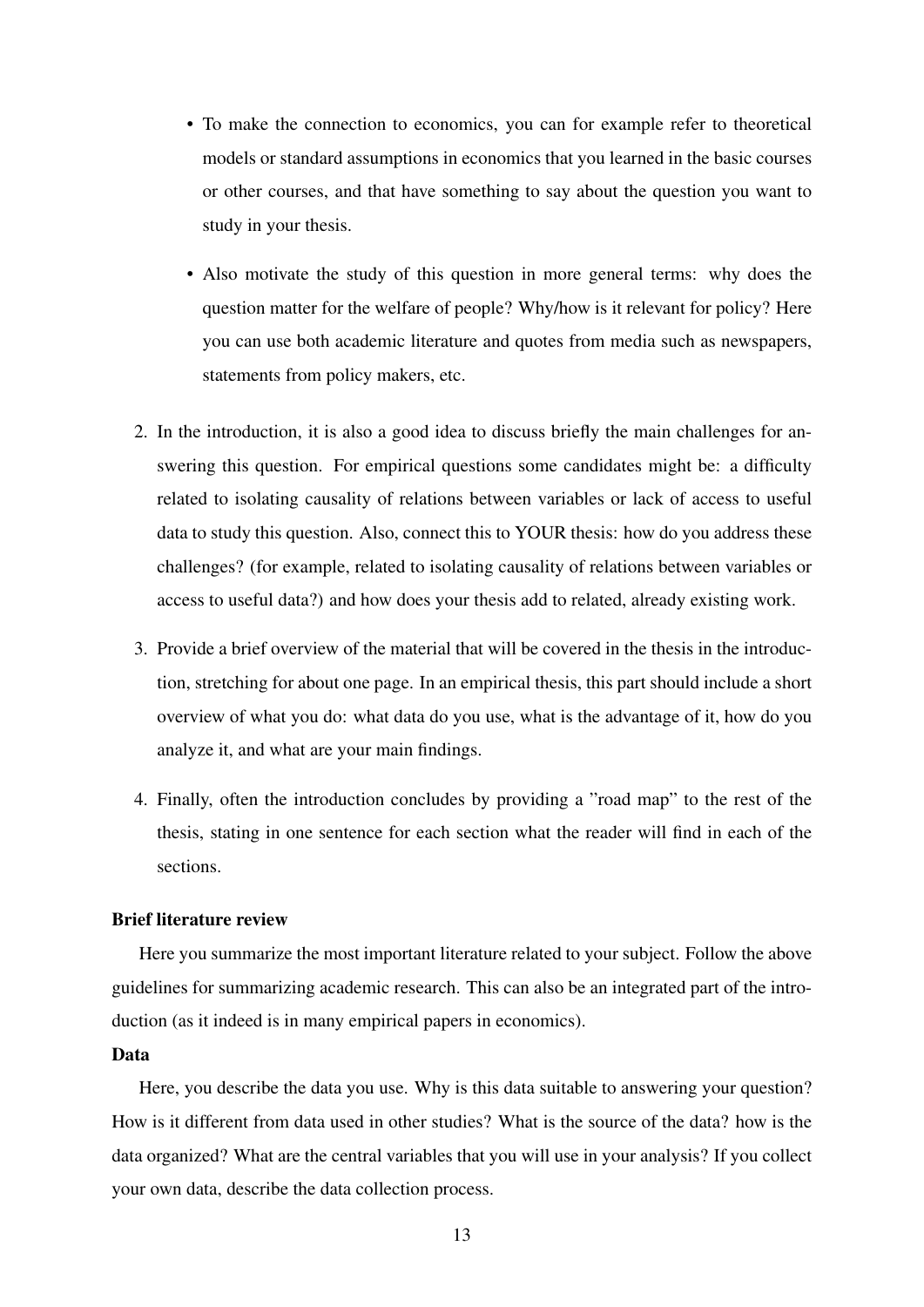#### Empirical strategy

Describe the Empirical strategy, in other words, the statistical method that you use, and discuss strengths and weaknesses with your empirical strategy

#### Results

In this section, you present your results from the empirical analysis of your data, both in tables/ figures and with a discussion that explain the main things to focus on.

### Conclusion

Final discussion that connects the results back to your research question, and also can discuss more "big picture" questions that are connected to your conclusions from your thesis, and propose new research questions.

# <span id="page-13-0"></span>5 Manner of presentation

### <span id="page-13-1"></span>5.1 Clarity and consistency

Regardless of the topic, you should aim for clarity and consistency throughout your thesis. Make sure that you understand each and every word you write and that there are no gaps in the explanation of in how your work proceeds. By limiting the amount of basic ideas in your thesis to 1-3 you can make your work easily understandable. Keep in mind:

- You write your thesis to your own Seminar group. Keep this in mind, when you make assumptions on what things and concepts you do and do not need to define.
- State the most important definitions already in the beginning of your thesis, or at the beginning of the part of the text you are going to use them.
- An academic text (at least in Economics) is dry and predictable. Do not keep your reader waiting to know or guessing what will be your research question or focus, you need to state this clearly. Help the reader know what to expect in each section by adding a few lines of introduction to each section, explaining what you will do in the section and how the section contributes to the bigger "story" of your thesis.
- Explain the concepts and symbols as they appear the first time.
- Take notice on the style of your thesis and keep the same style throughout your work.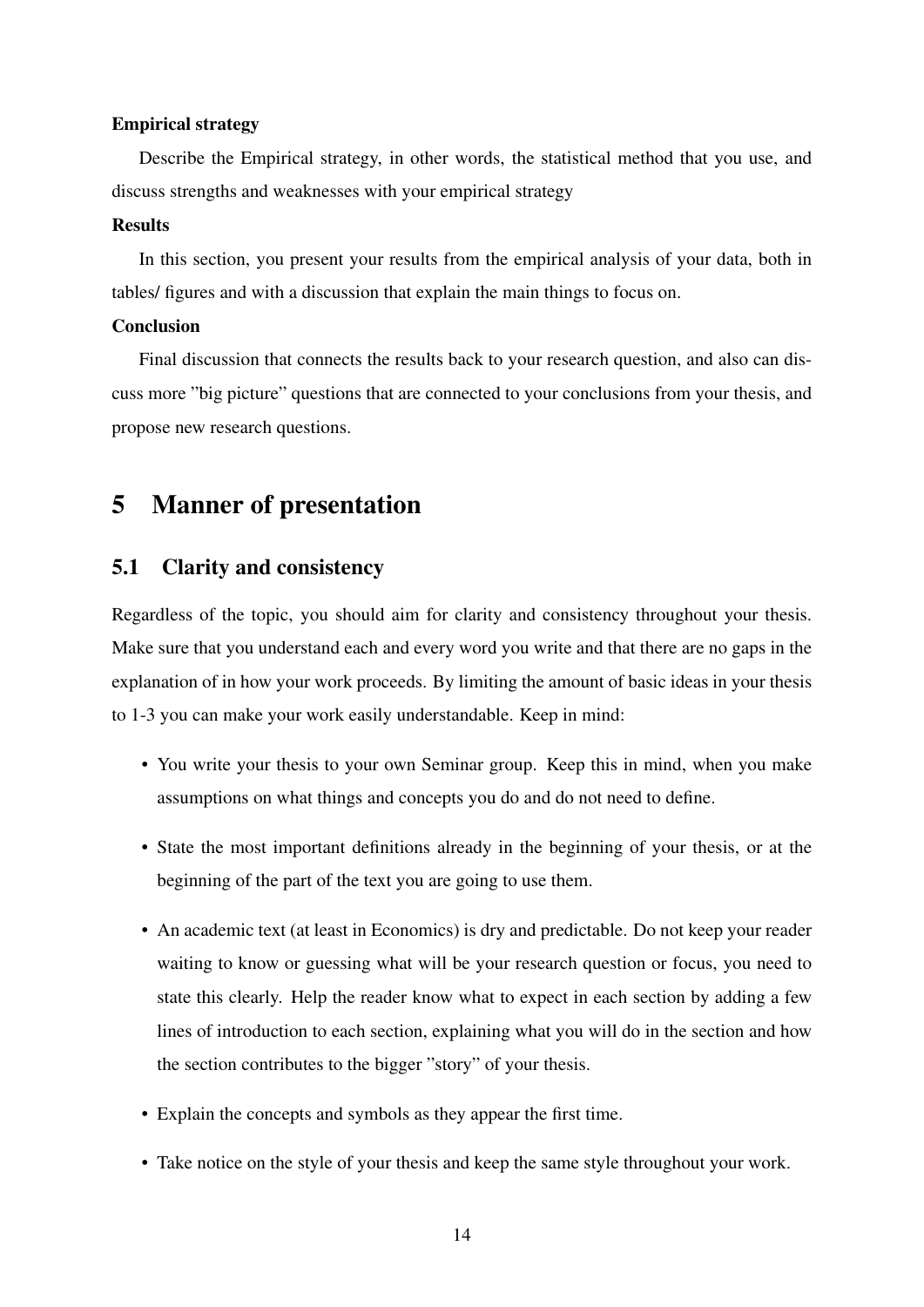• See that the titles in figures, tables, and chapters are representational, consistent, and in line with the rest of the text.

# <span id="page-14-0"></span>5.2 References

The list of references contains only those references that are cited in the text (and in footnotes). List of reference is presented in alphabetical order separately for literary references and other references. Books can be marked in the list of references in the following manner:

Black, Fisher, Michael C. Jensen and Myron S. Scholes (1972) "The Capital Asset Pricing Model: Some Empirical Tests", in Michael C. Jensen (publ.) Studies in the theory of Capital Markets, New York, NY, Preager, 79-121

or

Huang, Chi-fu and Robert H. Litzenberger (1988) Foundations for Financial Economics, New York, NY, North Holland

Articles are cited similarly. Volumes and years of the journal publications must be accurate. It is recommended here to use one of the citation styles in Google Scholar (APA, Harvard or Chicago). For example (using Chicago) an article is cited as follows:

Ahlin, Christian, Selim Gulesci, Andreas Madestam, and Miri Stryjan. "Loan contract structure and adverse selection: Survey evidence from Uganda." Journal of Economic Behavior & Organization 172 (2020): 180-195.

Glancing through scholarly journals you can observe that the way references are cited depends on the journal. Whatever style you choose, make sure that you keep it throughout your work. References to webpages can be cited as below:

Klaus Kultti – Hannu Salonen (2005) "Minimum Norm Solutions for Cooperative Games", Discussion Paper No 67 / May 2005, [http://ethesis.helsinki.fi/](http://ethesis.helsinki.fi/erihecdis.html) [erihecdis.html](http://ethesis.helsinki.fi/erihecdis.html). accessed on 2.9.2020

So the citation is otherwise similar to the ones above, except that the address of the webpage is added at the end. The citation should also mention when you have visited the webpage in question.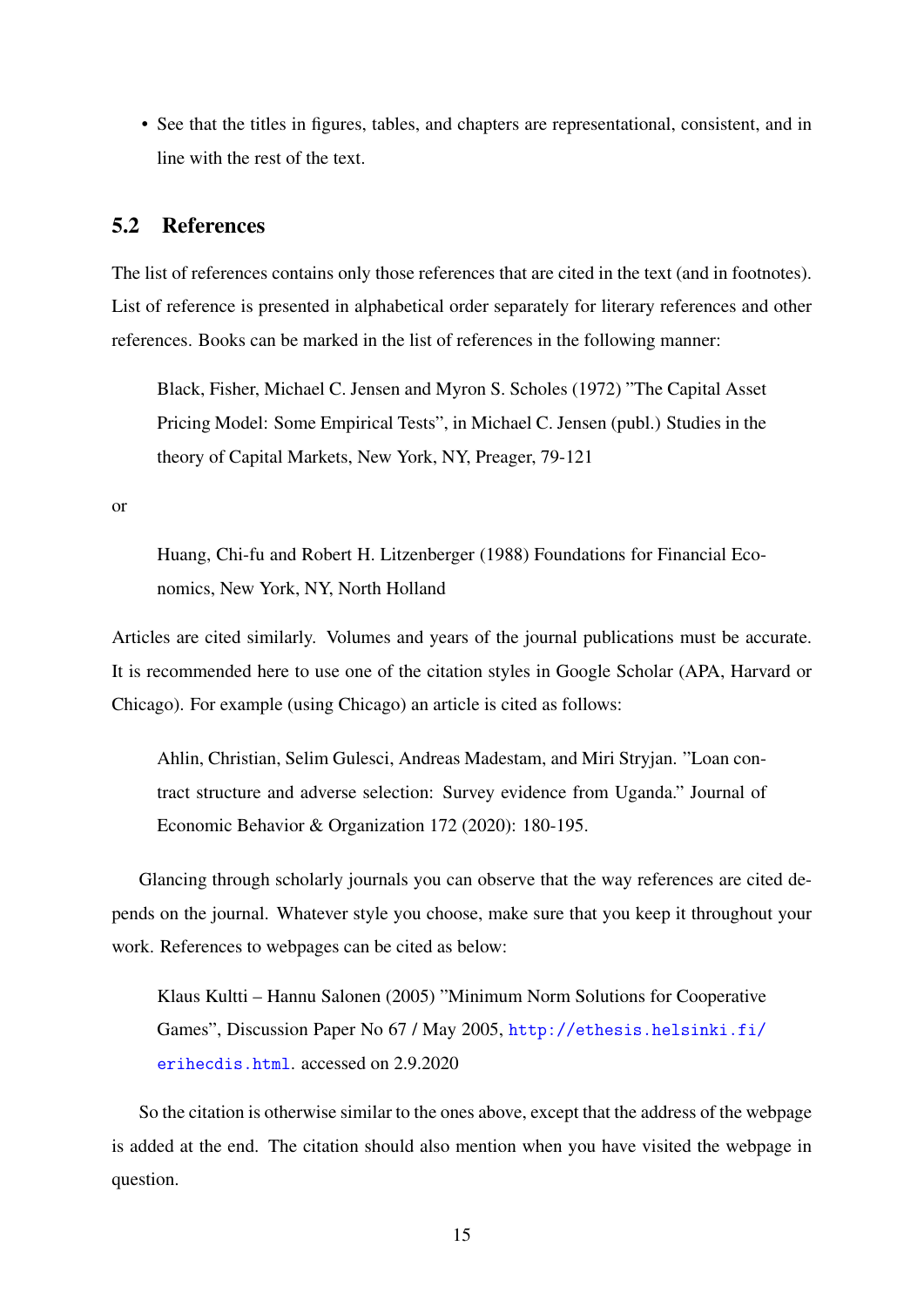#### <span id="page-15-0"></span>5.2.1 References in the text

When you cite directly or indirectly information obtained from literature, interviews, or inquiries you must always mention the reference inside your text. There is no one and only shape for references, but the main way to include references in economics texts (including BSc theses) is references placed inside text:

ex. 1 Fama (1991) claims that...

ex. 2 There exists a broad literature (see e.g. Fama, 1991).

If you have multiple references by the same author(s) from the same year, you can add a letter symbol to the year by writing Fama (1991a), Fama (1991b) and so on. When you quote a specific part of an article (exact words) you must include the exact page numbers; for ex. Fama (1991a), pp.1582-1583.

You must include references straight after the citation. Avoid long citations. Also, do not just use citations in the beginning or in the end of sections. Never use citations in titles or headings. When you want to show that the citation refers to a specific clause or sentence in your text, write the reference before the punctuation mark. Respectively, if you refer to a whole paragraph write the reference after the punctuation mark. Write direct citations in quotes. When a whole chapter is based on the same source, tell it at the beginning of the chapter: "Next I will study the model by Murto and Välimäki  $(2011)$ ".

Footnotes should generally not be used for references. Footnotes are handy when you want to add observations, remarks and definitions without compromising the legibility and fluency of your text. Footnotes in Economics texts generally include information that some readers may require when reading your text, but that are not central to the text.

### <span id="page-15-1"></span>5.3 Tables and figures

Include the following information to all your figures and tables 1. Number in chronological order from the beginning 2. Title 3. Source (if figure or table is taken from elsewhere).

# <span id="page-15-2"></span>5.4 Layout, length and printing

A Bachelor's thesis should be long enough so that topic is being diversely covered and research questions get answered. Adequate length is about 18-25 pages. Use font size: 12, font: Times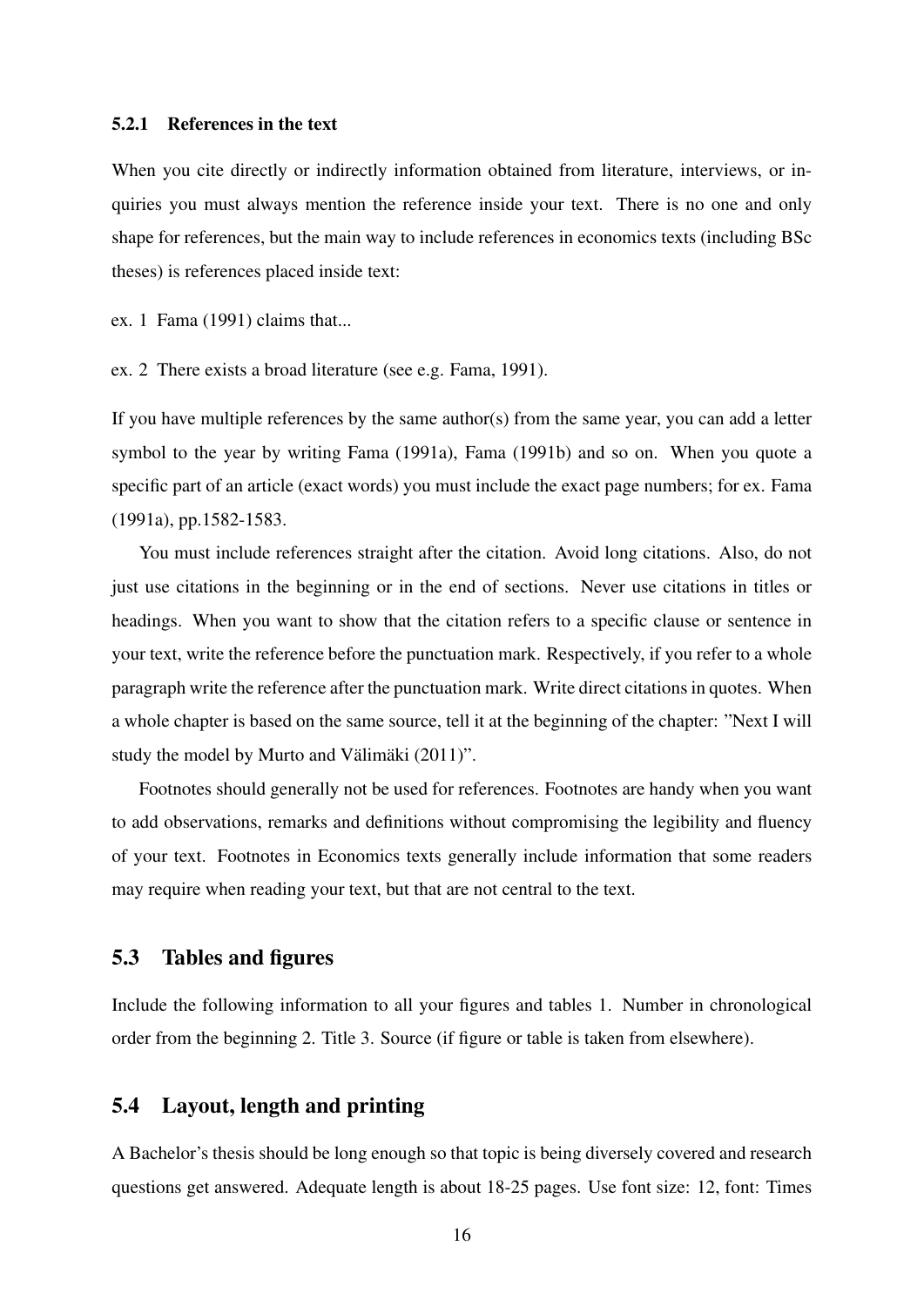New Roman or Georgia, line spacing: 1.5 spacing and normal margins. Exceeding this recommended length, either through more pages or smaller font or line spacing, can lead to a penalty on the grade. This is because one of the goals of the BSc thesis is to practice concise and efficient writing.

A Bachelor's thesis should include a cover page, stating the thesis title, the student's name and some administrative details of the BSc seminar course. Printing customs depends according to the professors in charge of the seminar and will be announced separately.

# <span id="page-16-0"></span>6 Oral presentation of final draft and opposition by students

The last classroom element of the BSc seminar is the classroom presentation of final thesis drafts, with other students acting as opponents. This is several weeks before the submission dead-line so that there is still time to improve the thesis based on the comments from the opponent, teacher, and other participants. The draft should at this point be quite close to finished so that it is meaningful to give final comments on it. Based on these comments you should be able to finish and submit your thesis independently.

# <span id="page-16-1"></span>6.1 Presentation of final draft

During the presentation you should tell your research problem and the most important earlier studies on the topic. Describe the content of your work and the results you obtained. Using slides (e.g. created in Power point) is highly recommended as it clarifies the presentation. The length of the presentation of the final draft depends on the size of the group, but typically is around 10 minutes. Recall that a presentation is not a proof of your reading skills. It is therefore highly recommended not to make the slides dense with text, and to practice the presentation several times before the oral presentation. This practice will also help you understand if the presentation is easy to follow for someone not familiar with your topic, or whether there are "gaps" in the presentation.

# <span id="page-16-2"></span>6.2 Opponents

A part of the requirement of the BSc seminar and thesis process is acting as an opponent for another student's thesis. It is the opponent's job to read and provide constructive comments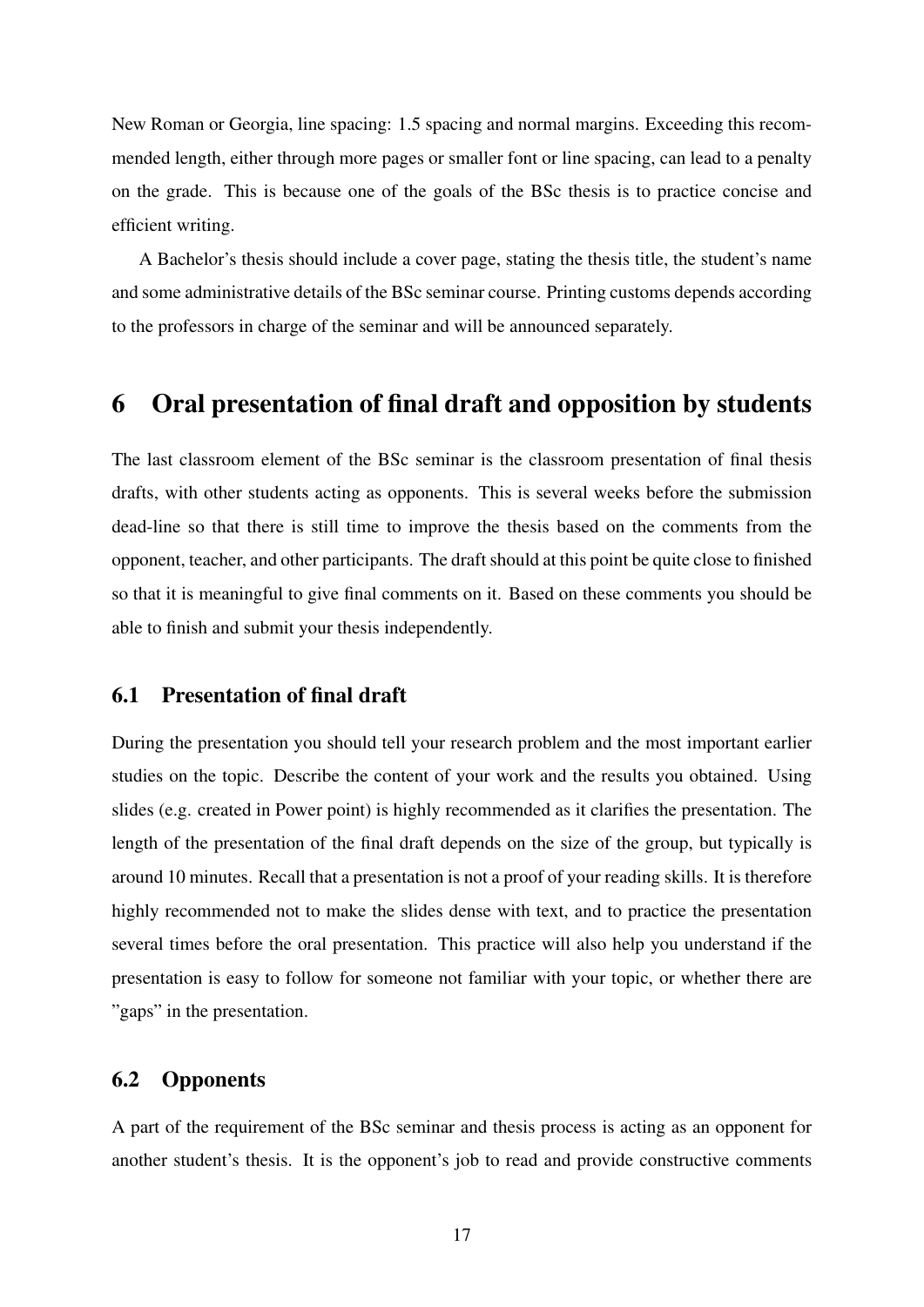on the written final draft and also comment on the seminar presentation of this final draft. The opponent must cover the whole work written so far as well as the oral presentation. Naturally one must point out observed inaccuracies and shortcomings. In addition, the opponent must bring out the good features of the thesis, as well as his/her own point of views and possibly suggest some additional material etc. The opponent presents the main comments orally in the seminar, but should also submit the more detailed comments in a document and send it to the author. Details for the submission of the opponent report will be decided and communicated by the professor leading the course.

The opponent's work can be carried out in the following order:

- 1. Objectives and thesis outline. Is the title appropriate, does it cover the research area; has the writer achieved his goals? Would the opponent formulate the objectives or outline differently?
- 2. Structure of the work. Are different parts of the work being emphasized correctly, does the work progress logically?
- 3. Way of dealing with the subject. Would there be some alternative, better ways? What are the justifications writer has given to his/her choices?
- 4. Inaccuracies and shortcomings
- 5. Formal flaws in language, references, table of contents, and the technical layout of the work
- 6. Final statement (conclusion) and proposals for improvement. Opponent must emphasize on the principles of the thesis (items 1-3 in this list). If some sorts of mistakes appear regularly, it is enough to mention them once and give some examples.

NB! Opponents must give a systematic and critical evaluation of the seminar work. This is not achieved by going through the thesis page by page and dealing with subject issues, technicalities, and side issues respectively as they appear.

### <span id="page-17-0"></span>6.3 Additional readers

In addition to being the opponent on one thesis draft, each student is also required to read less thoroughly and comment on two other final drafts. Also here, the emphasis is on giving